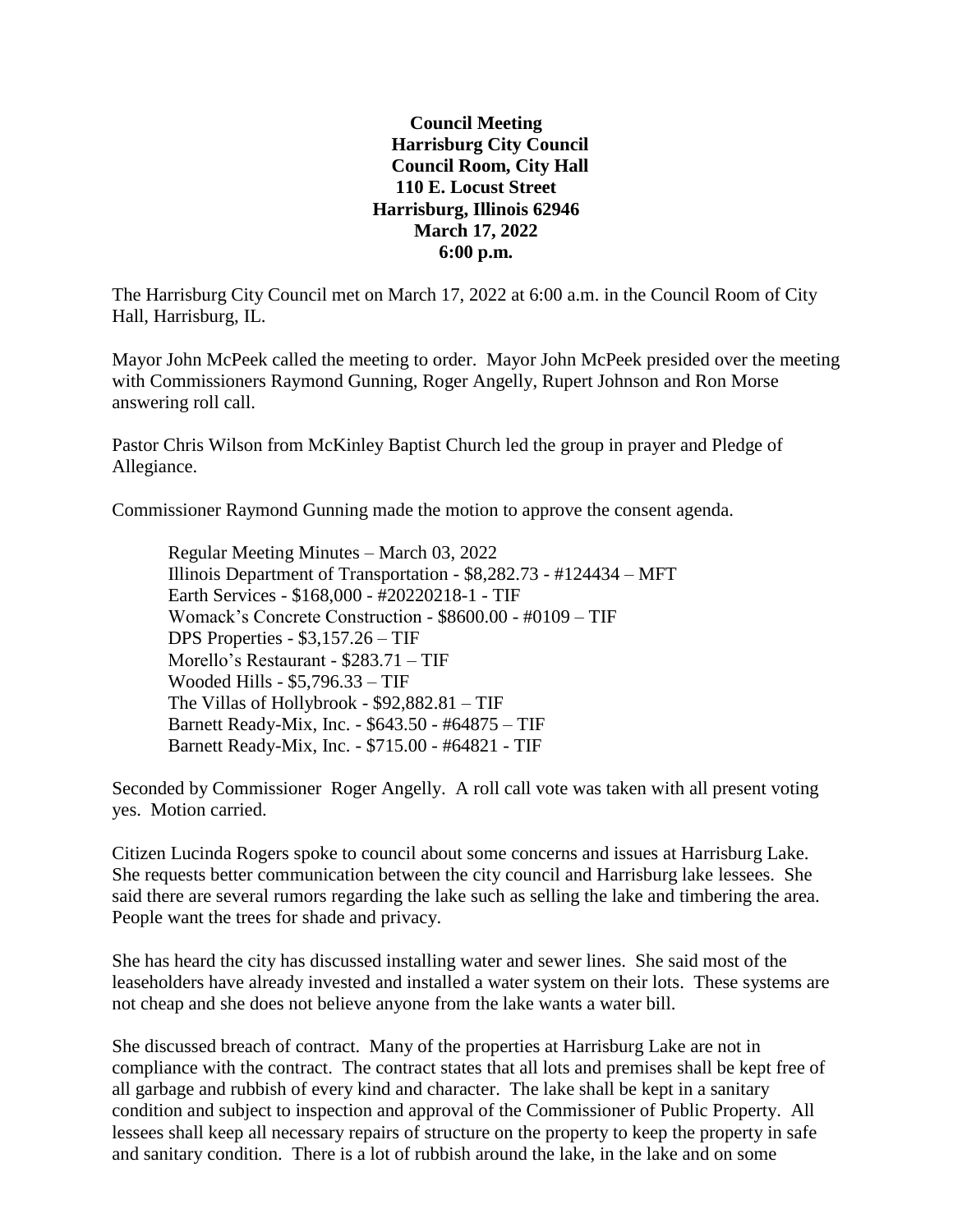properties. There are tires, barrels, containers that collects water causing mosquitos to breed. There are docks falling into the water. The docks are rotting and floating in the lake.

This not to be a full-time residency. The burden should not be on all the city workers. The leaseholders should do their part to keep it clean and nice. A beautification effort can be organized to include trash receptacles, no littering signs, possibly imposing fine if caught littering. There needs to be a clean-up Saturday and a dock removal day. Commissioner Rupert Johnson stated they will strive to do better.

Citizen Angie Henson spoke to council about a drainage issue at the corner of McKinley and Mable. The water drains down onto her property. The only help she has received from the city is when they come and put hard pack in and roll it around. After about two rains, it washes away. She will email pictures to the City Clerk. The drainage is horrible.

Commissioner Roger Angelly said he will talk to the city engineer about this issue. He said this will be an expensive project to correct it. She stated Superintendent Kenny Mayhall has looked at the problem. She knows there is not a lot that can be done without costing a lot, but it really needs to be addressed.

Citizen Angie Henson said due to the water, sometimes she is unable to mow it and she has been tagged by the Code Enforcer. She hopes she does not get tagged for not mowing as a result of the water issue. Commissioner Roger Angelly stated they will look into the problem and try to help.

Citizen Web Bebout asked Commissioner Rupert Johnson why the decision was made to timber at Harrisburg Lake. Commissioner Rupert Johnson said it will help the forest. He stated trees are dying for lack of light. Commissioner Rupert Johnson also stated it would be a source of revenue. He can build a pole barn, buy equipment and have a crew at Harrisburg Lake for improvements.

Citizen We Bebout asked if the mess will be cleaned up after the timbering is completed? Commissioner Rupert Johnson said it will not be clear cutting. Citizen Wes Bebout said it will be a mess. Commissioner Rupert Johnson assured Citizen Wes Bebout the mess will be taken care of.

Citizen Wes Bebout said the city cannot lease all the lots at Harrisburg Lake now, so why cut timber to add spots. He stated the areas that are marked, spots cannot be made as they are on banks and hills. He asked why people are able to live there year-round as according to the lease, it is prohibited from living at the lake year-round. He thinks the lease needs to be changed and updated. Commissioner Rupert Johnson said there is a lot that needs to be changed. Commissioner Rupert Johnson said the city has let the area go for a long time. Citizen Wes Bebout said Harrisburg Lake will never be Lake of Egypt; however, Harrisburg Lake can be nicer if cleaned up. Commissioner Rupert Johnson agreed and said it has been let go for years.

Commissioner Raymond Gunning asked if there are any issues with the boats and the increased horsepower. Citizen Wes Bebout said yes it washes out the shoreline. They are going too fast. It's a small lake and they don't need a motor that big. It only takes two minutes to get from one end to the other. Commissioner Rupert Johnson said the speed limit is only 25 mph. Citizen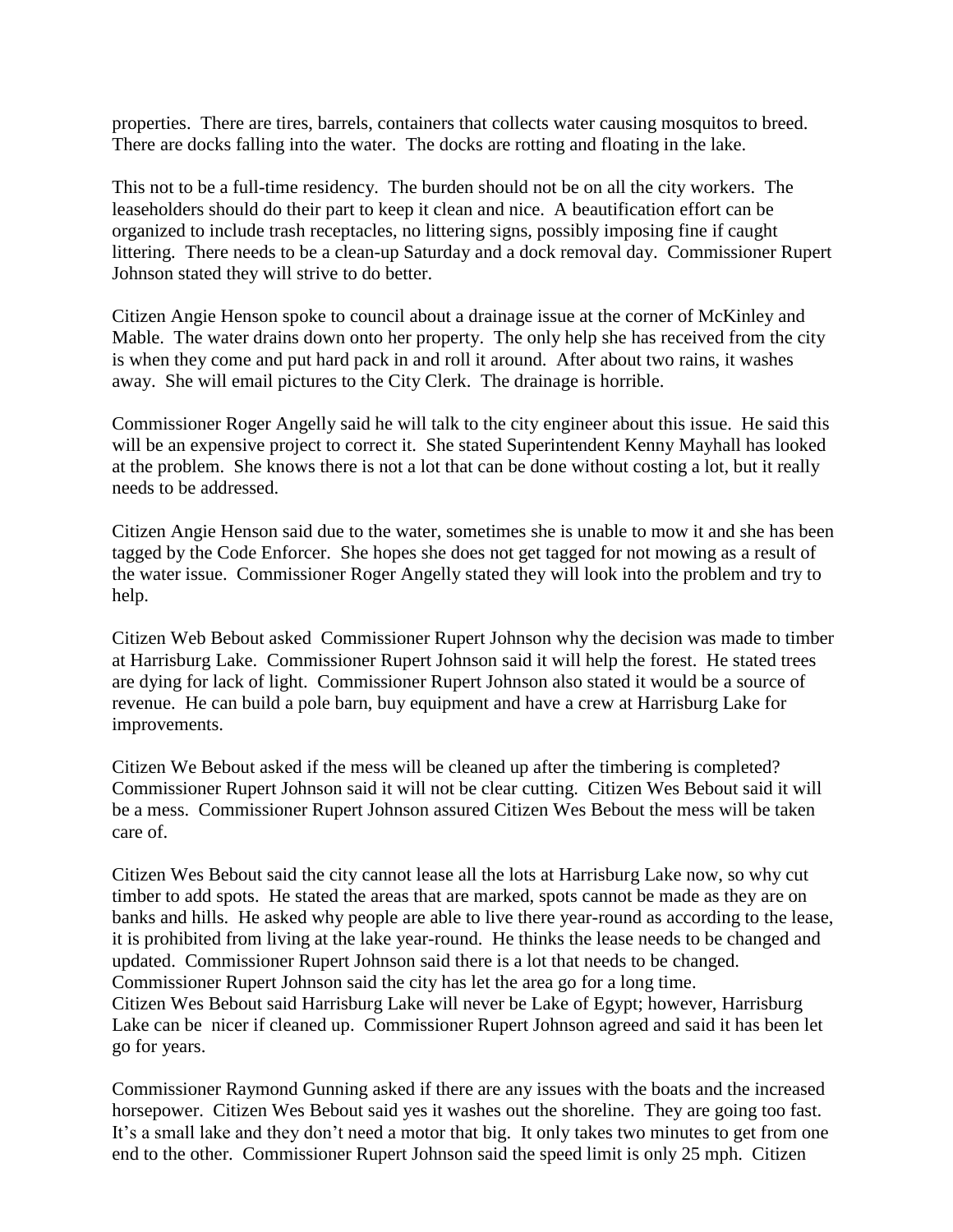Web Bebout said nothing is enforced at Harrisburg Lake. Commissioner Rupert Johnson said that is because there isn't a full crew out there. Commissioner Rupert Johnson is working to having a full crew at Harrisburg Lake. Citizen Wes Bebout suggested no wake buoy to put in the water due to washing out the shoreline. The trees will eventually be in the water due to erosion.

Commissioner Rupert Johnson says he has a skeleton crew. He needs a crew at Harrisburg Lake to take care of the problems. Citizen Lucinda Rogers asked how the City can afford these extra employees? Commissioner Rupert Johnson said by cutting trees. Citizen Lucinda Rogers said it seems like it would be an astronomical expense to employee a full-time crew at Harrisburg Lake. Commissioner Rupert Johnson said it will pay for itself with the timbering and lease fees. Commissioner Rupert Johnson said two employees would cost roughly \$99,000 a year.

Citizen Lucinda Rogers said she just doesn't understand how the leases are going to pay for employee considering the leasees are not allowed to live there year-round. Commissioner Rupert Johnson said he is trying to not raise the lease by doing the timbering; however, there is a possibility of a lease increase. Citizen Lucinda Rogers said she would like to see a five-year plan. She doesn't want to spend additional money on her cabin and her lease is going to continue to go up. Commissioner Rupert Johnson said it isn't Lake of Egypt where their leases are \$3,000. Citizen Lucinda Rogers said if the City is paying for a crew, the money has to come from somewhere.

Commissioner Roger Angelly said Commissioner Rupert Johnson is putting a plan together and he will present his plan. Commissioner Roger Angelly said he thinks Commissioner Rupert Johnson has some good ideas. Commissioner Roger Angelly stated there may be another townhall meeting so Commissioner Rupert Johnson can present his plan. The leaseholders should give input into the lake.

Citizen Wes Bebout said some of the leaseholders need to clean their property and get the junk out. He said once the dumpsters were gone, no more clean-up took place. He said there are old boats, junk cars, and tires. Commissioner Roger Angelly asked if the Code Enforcer can tag the properties? Commissioner Rupert Johnson said he will send the Code Enforcer to the lake. Fire Chief John Gunning will send letters about dangerous buildings giving them thirty days to clean up.

Commissioner Ron Morse made the motion to authorize Mayor John McPeek to sign the purchase contract with Casey's General Store. Seconded by Commissioner Roger Angelly. A roll call vote was taken with all present voting yes. Motion carried.

Attorney Kolby Smithpeters approached council about obtaining the property located a 22 W. Walnut. The city cleaned up the property and the expense are \$6,158.49. The woman who owns this property is willing to deed it over to the city. It has been suggested the city acquire the property and in turn advertise the property for sale "as is". Superintendent Kenny Mayhall believes the surrounding neighbors might purchase this lot. Commissioner Raymond Gunning made the motion to authorize Attorney Kolby Smithpeters to draw a deed for property at 22 W. Walnut. Seconded by Commissioner Roger Angelly. A roll call vote was taken with all present voting yes. Motion carried.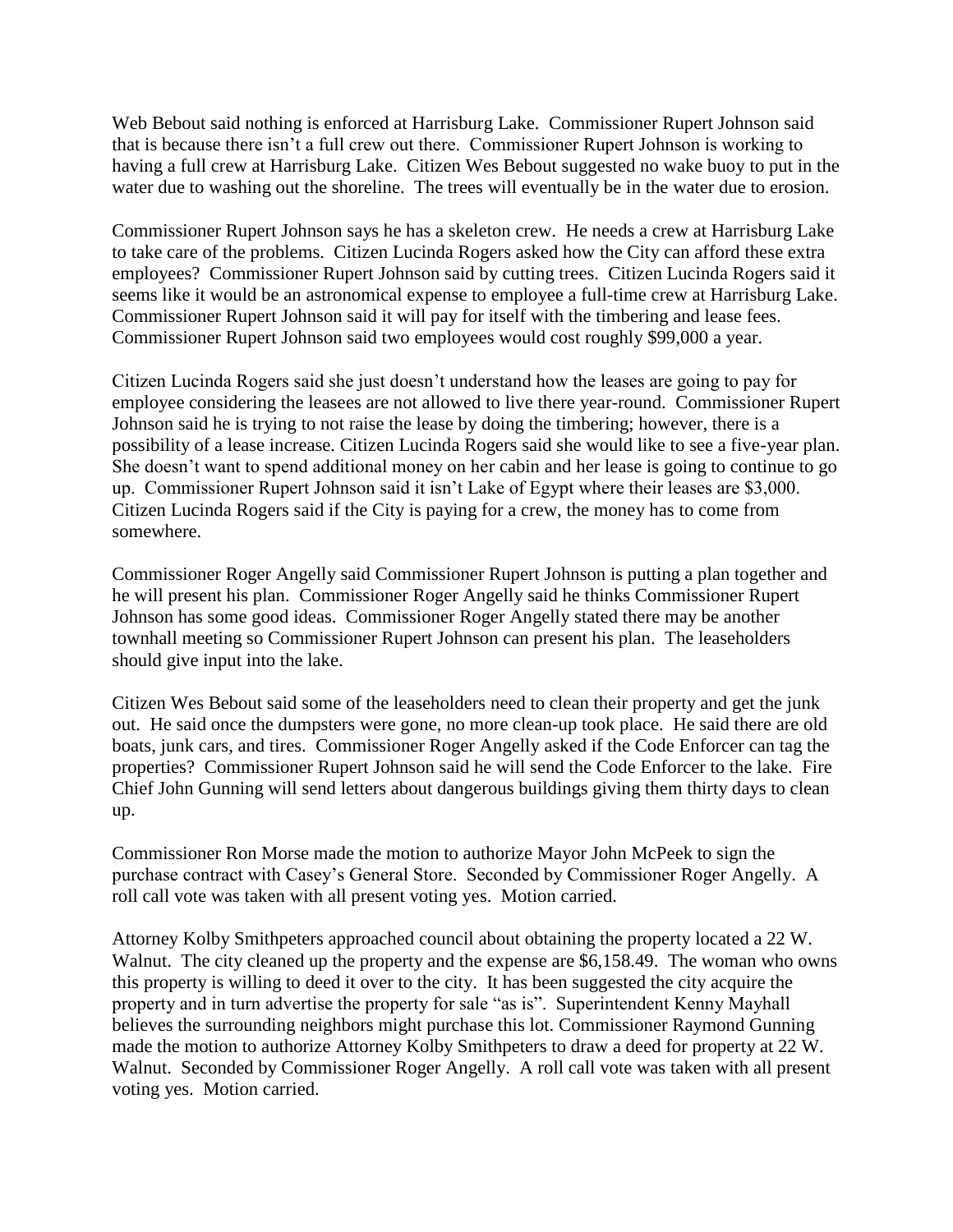Treasurer Alex Jackson presented the 2023 Budget. She stated the budget will sit in the City Clerk's Office and the Treasurer's Office for viewing. She encouraged council to come see her if they have any questions. The budget will need to be passed during the April 21, 2022 council meeting.

Commissioner Raymond Gunning said it has been roughly fifty years since the City of Harrisburg has had an ambulance service. The Fire Department is hoping to expand to Fire Department with EMT in order to transport.

Fire Chief John Gunning discussed with council the proposed estimate of the cost and revenue. He used a variety of numbers as comparison. He stated there is a good chance they will make up to 2400 calls this year. Commissioner Raymond Gunning stated they would work in coordination with Deaconess. They will not be violating the contract, but they will be there to help.

Commissioner Roger Angelly asked about training for this service. Fire Chief John Gunning stated he has met with Gary Little who teaches through Rend Lake. He will come to the Fire Department for class/training. Fire Chief John Gunning stated at a call last week, Deaconess only had one staff member show up. The Fire Department assisted, got in the rig and help with the patient and Fire Chief John Gunning drove the Deaconess ambulance to the hospital. The Fire Department is ready to move forward with this service.

Commissioner Raymond Gunning made the motion to hire Logan Shaw as a full-time firefighter at the rate of \$16.15 an hour effective April 01, 2022 pending the passing of his physical and drug screen. Seconded by Commissioner Rupert Johnson. A roll call vote was taken with all present voting yes. Motion carried.

Police Chief Michael Riden state using part-time officers will give them more staffing and will not take away from any union position. The part-time officer will only be used when help is needed and will be good for the City and the department.

Commissioner Raymond Gunning made the motion to approve Ordinance 1845 for Part-Time Police Officers. Seconded by Commissioner Roger Angelly. A roll call vote was taken with all present voting yes. Motion carried.

Commissioner Roger Angelly thanked Commissioner Rupert Johnson for putting up the sign on Rick Lane Drive.

Commissioner Rupert Johnson announced 2022 Spring Clean-Up will be held starting April 18, 2022 and going through April 30, 2022. There will be a Spring Clean-Up at Harrisburg Lake in May. The date has yet to be determined, but will be announced during an April council meeting.

Mayor John McPeek discussed a proposal from Clearwave. Clearwave would like to install residential fiber throughout the City of Harrisburg. A meeting is being held next week with Clearwave to address some concerns about the project before allowing the project to begin. Mayor John McPeek stated he will report back to council with more details.